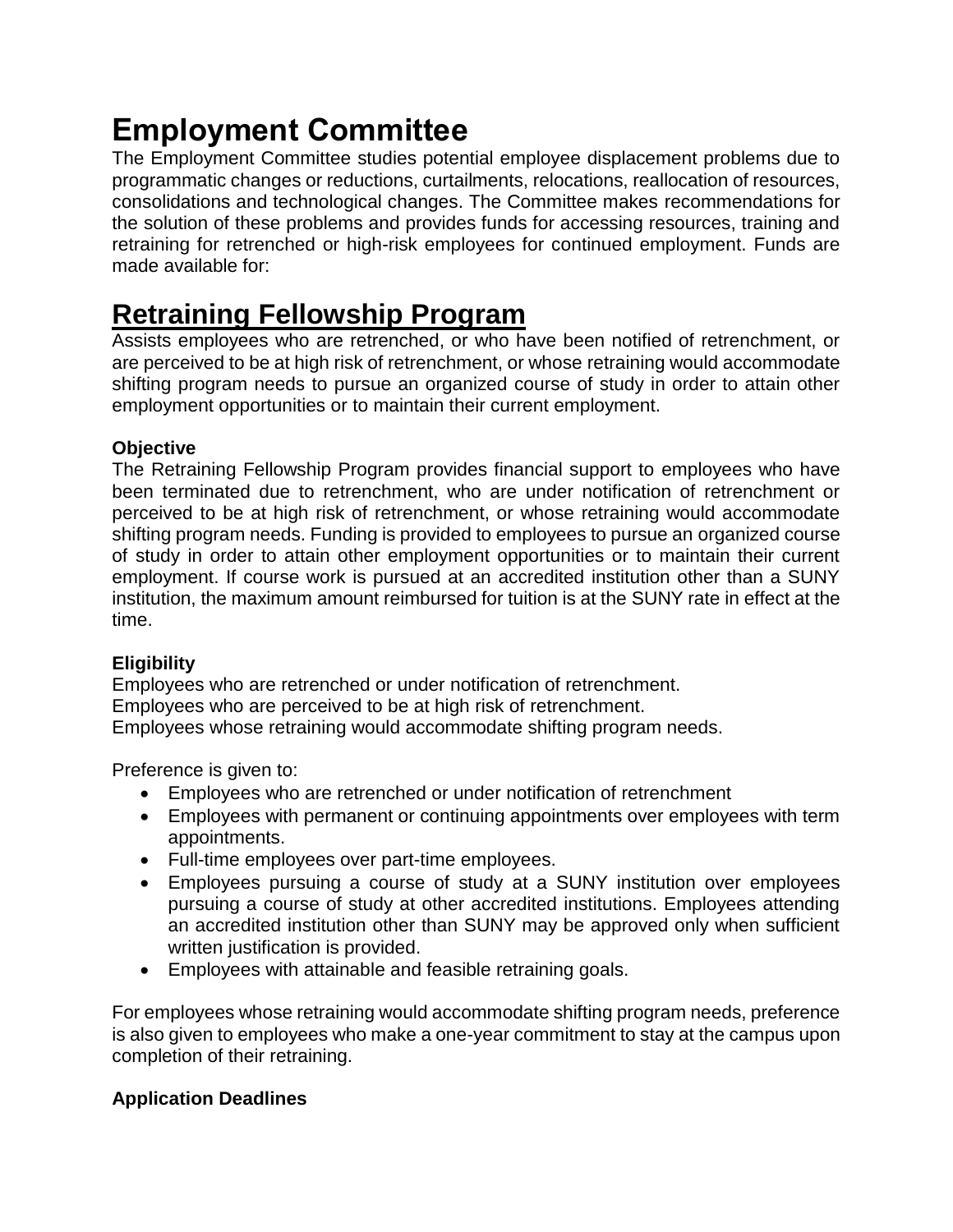A completed Application, with attachments, may be submitted at any time, but at least 45 days prior to the commencement of the project or activity. The decision to fund an application is at the discretion of the Employment Committee.

#### **Application Process**

#### **General Program Information**

The [General Program Information](https://oer.ny.gov/general-program-information) section provides information pertaining to the disbursement of New York State/United University Professions Joint Labor-Management Committees' funds, including application follow-up, acknowledgement of committee funds, expenditure limitations, reimbursement of expenditures and contacts.

- 1. Read the [Application Instructions.](https://oer.ny.gov/instructions-completing-fillable-pdf-application)
- 2. Fill out, print and sign the [Application](https://www.nysuup.lmc.ny.gov/forms/Retraining-Fellowship-Program-FILLABLE-APPLICATION.pdf) and attach supporting documents listed below
- 3. Have the Application signed by the campus president or designee and the UUP chapter president.
- 4. Send the Application with required attachments listed below to the [NYS/UUP](mailto:nysuuplmc@oer.ny.gov) [JLMC staff.](mailto:nysuuplmc@oer.ny.gov)

# **Required Attachments**

- A copy of a retrenchment notice, or statement of reasons provided by the campus for the perceived high risk of retrenchment, or other documents supporting the application.
- An official letter of acceptance or pending acceptance into an organized course of study at an accredited institution. If applying to other than a degree program, documentation of enrollment and a copy of the brochure describing the program and the provider.
- A description of an organized course of study by semester, including the division, department, or program; a list of courses and credits; type of degree, certification, or specialized training to be completed; and the name of an accredited institution and address. A justification must be provided for selecting an accredited institution other than SUNY.
- A detailed timeline with dates for completing each phase of the proposed course of study.

For employees who are under notification of retrenchment, or are perceived to be at high risk of retrenchment, a proposed plan that includes a description of the desired position after retraining, including linkage with recognizable job opportunities.

For employees whose retraining would accommodate shifting program needs:

 A letter from the campus president or designee describing the programmatic changes, when they occurred, and how this training will accommodate shifting program needs.